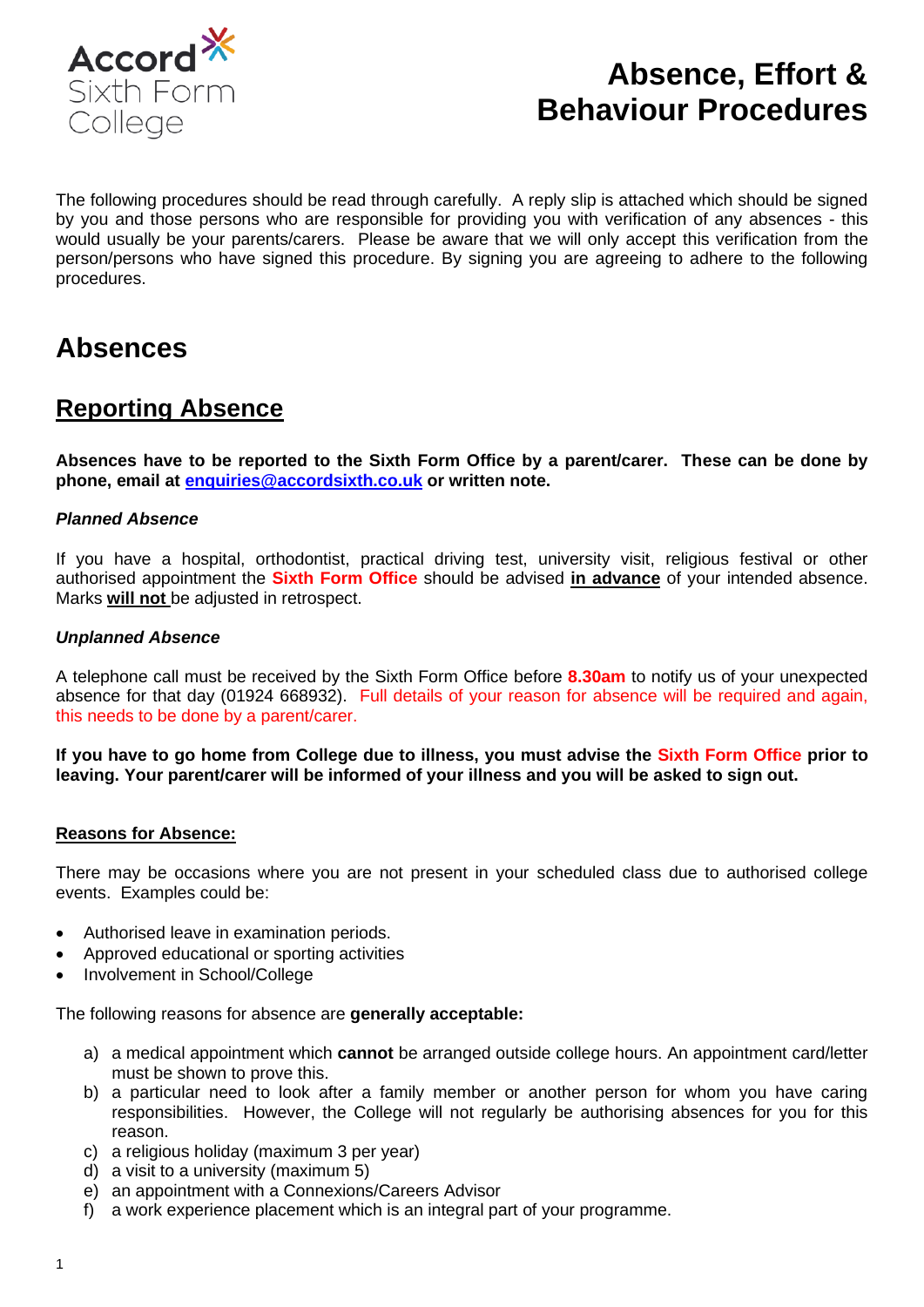- g) participating in a significant extra-curricular activity, such as drama, music or sport or volunteering for example; a regional or national event.
- h) attendance at a probation meeting
- i) attendance at a funeral
- j) practical driving test
- $k$ ) severe disruption to your mode of transport for example; a rail strike.
- l) a practical driving test
- m) a provider representative's meeting for example; Governors' meeting.
- n) National Union of Students' official business
- o) Territorial Army or cadet events.
- p) study visits abroad that are an integral part of your learning programme, last for no longer than 4 weeks and are set out in your learning programme.

The following reasons for absence **would not generally be acceptable:**

- a) holidays
- b) part or full-time work which is not part of your programme of study
- c) leisure activities
- d) birthdays or similar celebrations
- e) babysitting younger brothers/sisters
- f) shopping
- g) driving lessons
- h) theory driving test.

#### **16-19 BURSARY FUNDED STUDENTS**

#### **In order to fulfil 16-19 Bursary funding requirements:**

You must give prior notice of an appointment, visit etc. The only exception to this is where you can supply a strong reason why you failed to contact the College – for example; because of an emergency event.

It is unacceptable to miss classes without prior notification and then to claim that the absence should be authorised.

In authorising absences, we will consider the number of absences taken by you, repetitions of the same excuse and whether the excuse is backed up with evidence.

Any false information or claims made in order to receive Bursary Funding will be treated as fraud. If, after an investigation, any attempt to make a fraudulent claim is found to be proven, any Bursary Funding entitlement will be withdrawn and you may also face action through the college's disciplinary procedures.

Following your return to college after an absence you will have a maximum of two weeks in which to supply any additional evidence which may be required, Appointment cards etc. If you delay with following up absences, or fail to hand in the additional evidence within two weeks of your return to college, this will be taken into account when Bursary Applications are received. Isolated periods of genuine sickness will not mean that a Bursary payment will be withheld; however, Bursary Funding is intended to cover the costs incurred through attendance in learning.

*In the case of any absence, College needs to be informed so that an authorised mark is placed on the registers affected. On your return you should then see subject teachers to collect the work missed during the period of your absence.*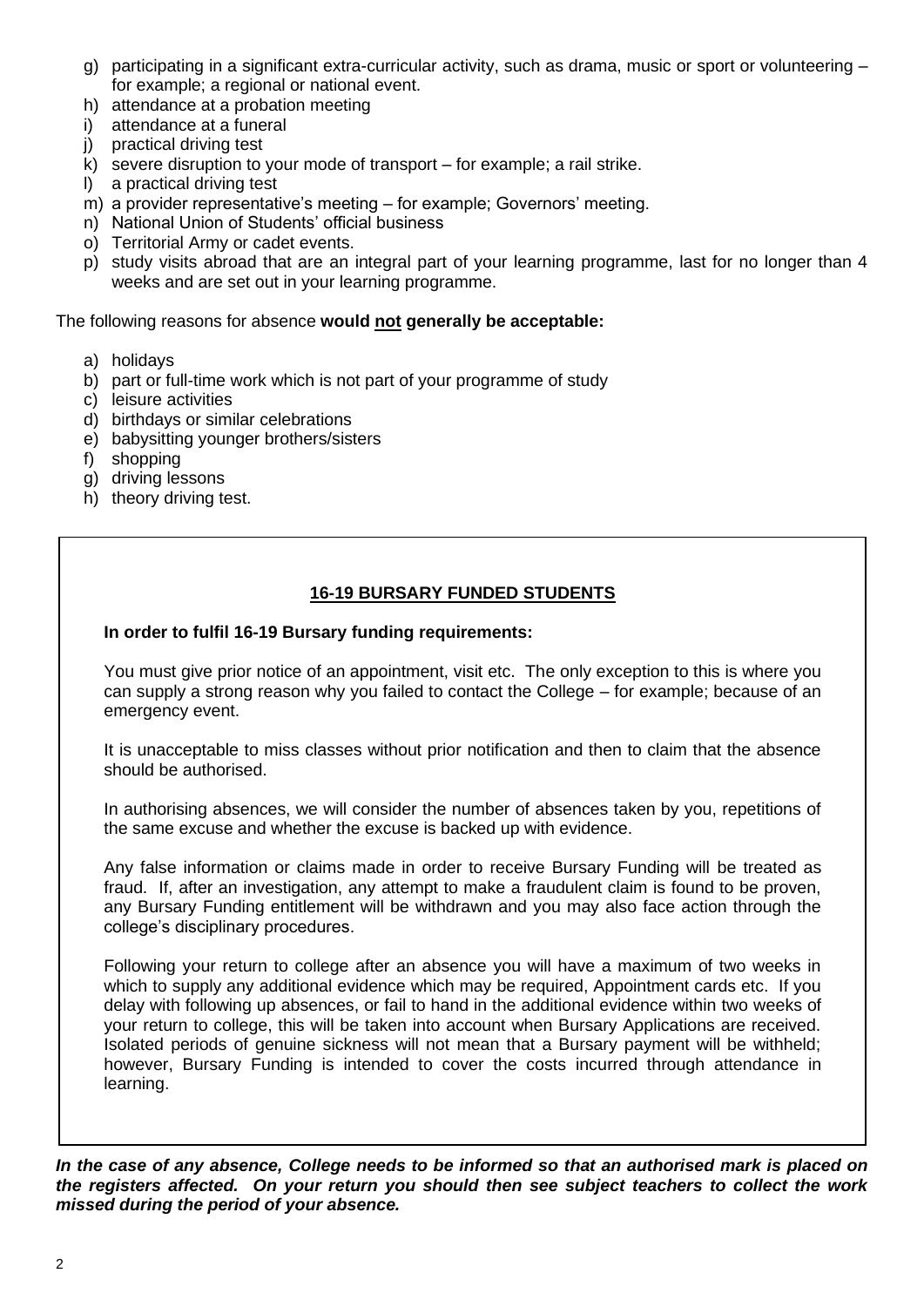#### **The College:**

#### **Teaching and Learning**

- 1. We will provide high quality teaching from specialist subject teachers.
- 2. In the absence of staff, appropriate work will be set and lessons will continue.
- 3. Work will be marked promptly and appropriate targets for improvement given.
- 4. Regular formal feedback will be given to you and your parents about your progress according to the set schedule. It is expected that you and your parents will attend Parents' Evening.

#### **Personal Development**

- 1. You will have a Personal Progression Tutor who will be available to you on a regular basis.
- 2. You will have regular Tutorial appointments with your tutor to assess your progress.
- 3. For students who need more personal advice, appropriate guidance will be available.
- 4. You will have opportunities to be involved in extra-curricular activities and other work within the college and be able to elect representatives to the Sixth Form Council who will meet regularly to discuss issues.

#### **Resources for Learning**

- 1. Year 12 and Year 13 students will have the Sixth Form Centre as their base.
- 2. Access to ICT facilities is available before, during and after College hours for sole use by the Sixth Form in the Independent Learning Centre (ILC), including Wi-fi access for own devices.
- 3. The ILC will be available for study for students of the Sixth Form.
- 4. Year 12 and 13 students will have timetabled extended study support periods. **These are compulsory**.

**Effort and Behaviour -** Good attendance, conduct, effort and dedication are fundamental attributes of a successful learner.

#### **The Student will:**

- Attend all subject lessons, supported study, tutorials, intervention and revision classes, assemblies, enrichments, one to one coaching, interviews and appointments.
- Adhere to the guidelines regarding attendance and conduct at Accord Sixth Form College as laid out in the learning contract.
- Endeavour to make a full contribution to lessons by ensuring that work is produced to the required standard at all times.
- Be clear about the guidelines for learning, producing work and meeting deadlines as required.
- Complete set class work and home learning to the best of their ability meeting deadlines wherever possible and taking responsibility to discuss deadlines that cannot be met with the appropriate member of staff.
- Have high expectations and work at all times to achieve their target grade.
- Take responsibility for independent learning ensuring supported study, intervention and revision sessions are attended and make effective use of all learning resources and study areas available.
- Be respectful of their learning environment treating all areas in college with respect and working quietly and being mindful of others when necessary to do so.
- Conduct themselves appropriately around college ensuring the Health and Safety of themselves and others at all times.
- Be aware of their conduct when working in partnership with their fellow students and staff at the college.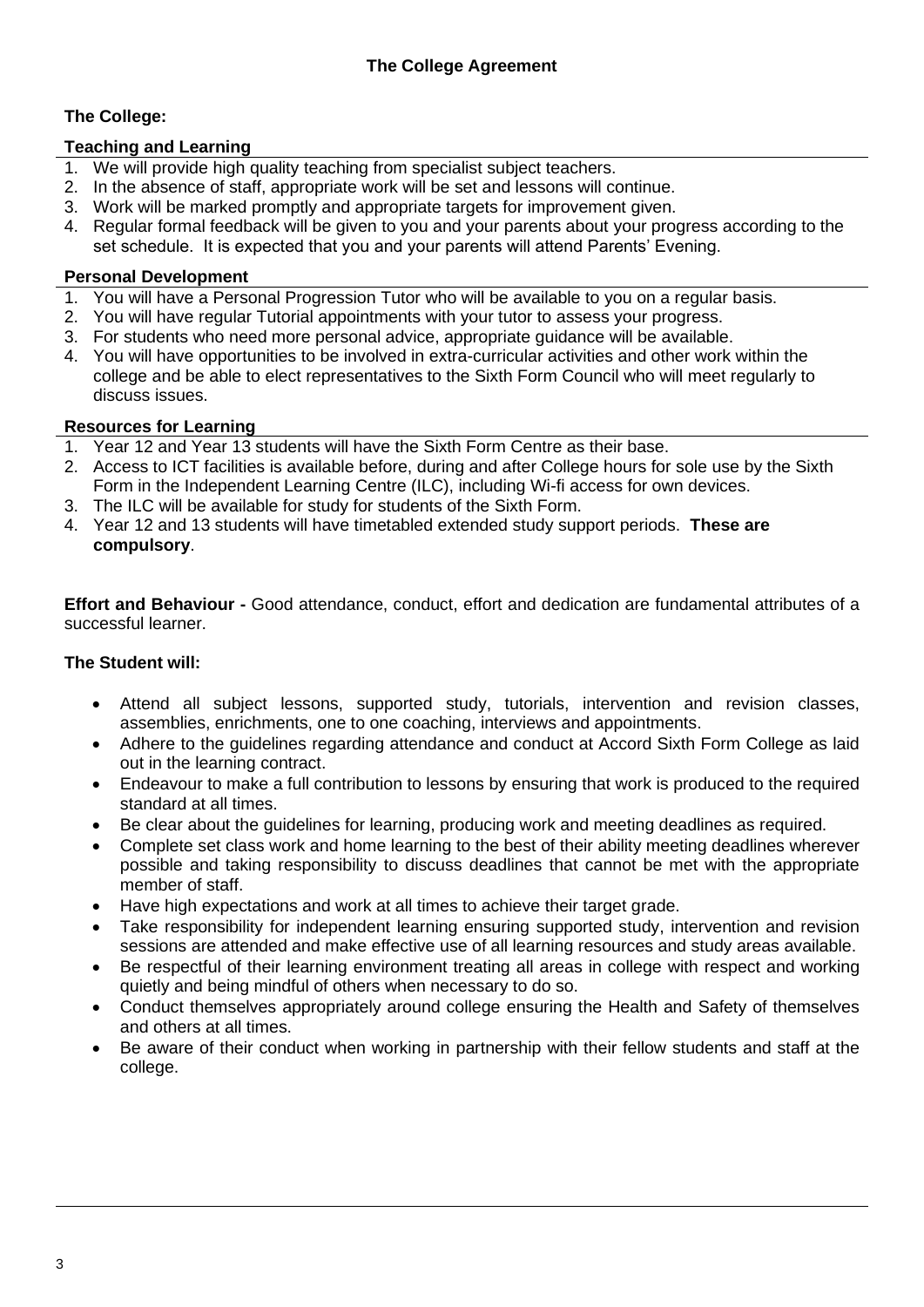#### **Assignment Deadlines**

Students are expected to meet all assignment deadlines and all assignments will clearly stipulate deadlines to allow students to plan work effectively.

#### **Code of Conduct**

- 1. Students must have their lanyard visible at all times.
- 2. Students must sign in/out of college when leaving/returning to site.
- 3. Students will adhere to the school's ICT policy.
- 4. Students will not smoke on the premises.
- 5. Alcohol will not be consumed during the College day.
- 6. Illegal drugs and misuse of substances are strictly prohibited on the college site.
- 7. Behaviour in lessons will be conducive to a positive learning environment.
- 8. Students will respect property and persons.
- 9. Students will adhere to the Absence, Effort and Behaviour Guidelines.
- 10. Students are asked to dress in a way which is in keeping with a learning environment. We reserve the right to send home any student who is unsuitably dressed.
- 11. Students will have a positive attitude towards studies in class, independent and supported study sessions and will demonstrate progress in each subject.

#### **Paid Employment**

Students will not let paid employment interfere in any way with their work. Timetables and expected hours may change within the academic year. Students in part time employment should **NOT** work shifts which fall within the college day.

*Please note if you are in receipt Bursary Funding and you fail to adhere to the Learning Agreement your Application or subsequent payments may be affected.*